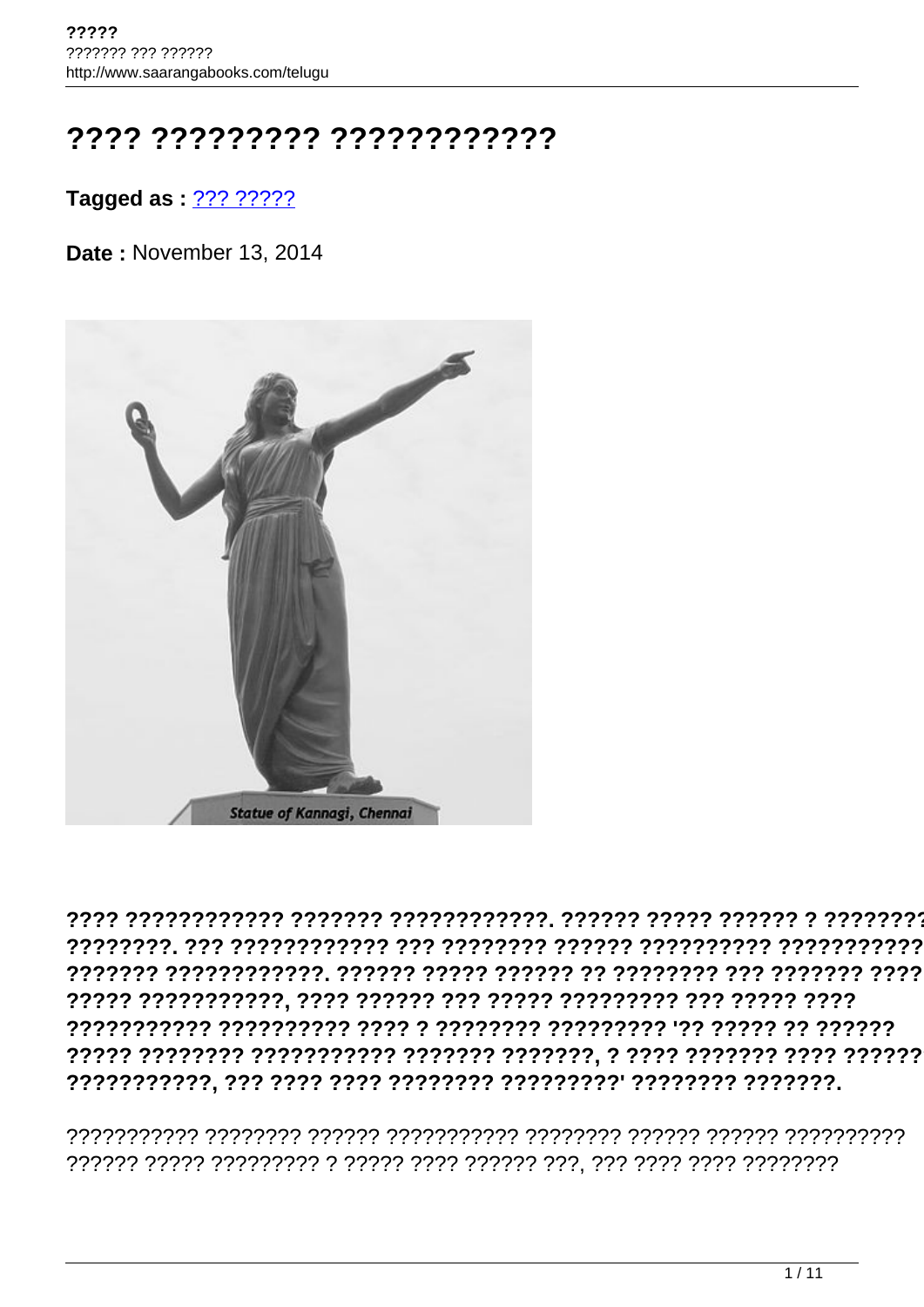???????

## ??????????

 $1<sub>1</sub>$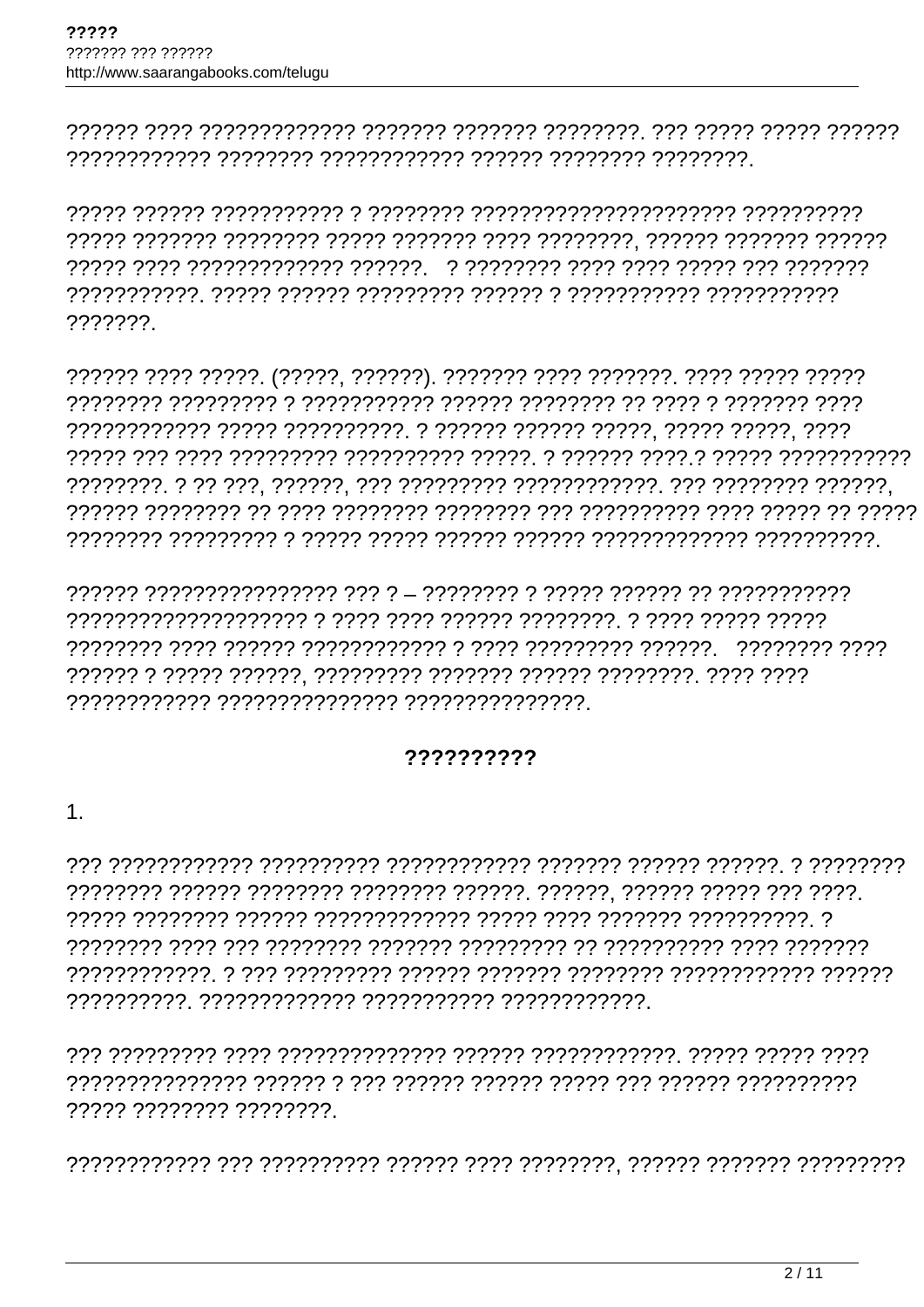????????????

וְיָ וְיַרְיִרְיָךְ וְיִרְיִרְיָךְ וְיִרְיְרְיְרְיְרְיְרְיָרְיָרְ וְיִרְיְרְיִרְרְיִרְיִרְיִרְיִרְיָרְיִרְיִרְ 777777777 77777777 7777777 7777777777

?????????????

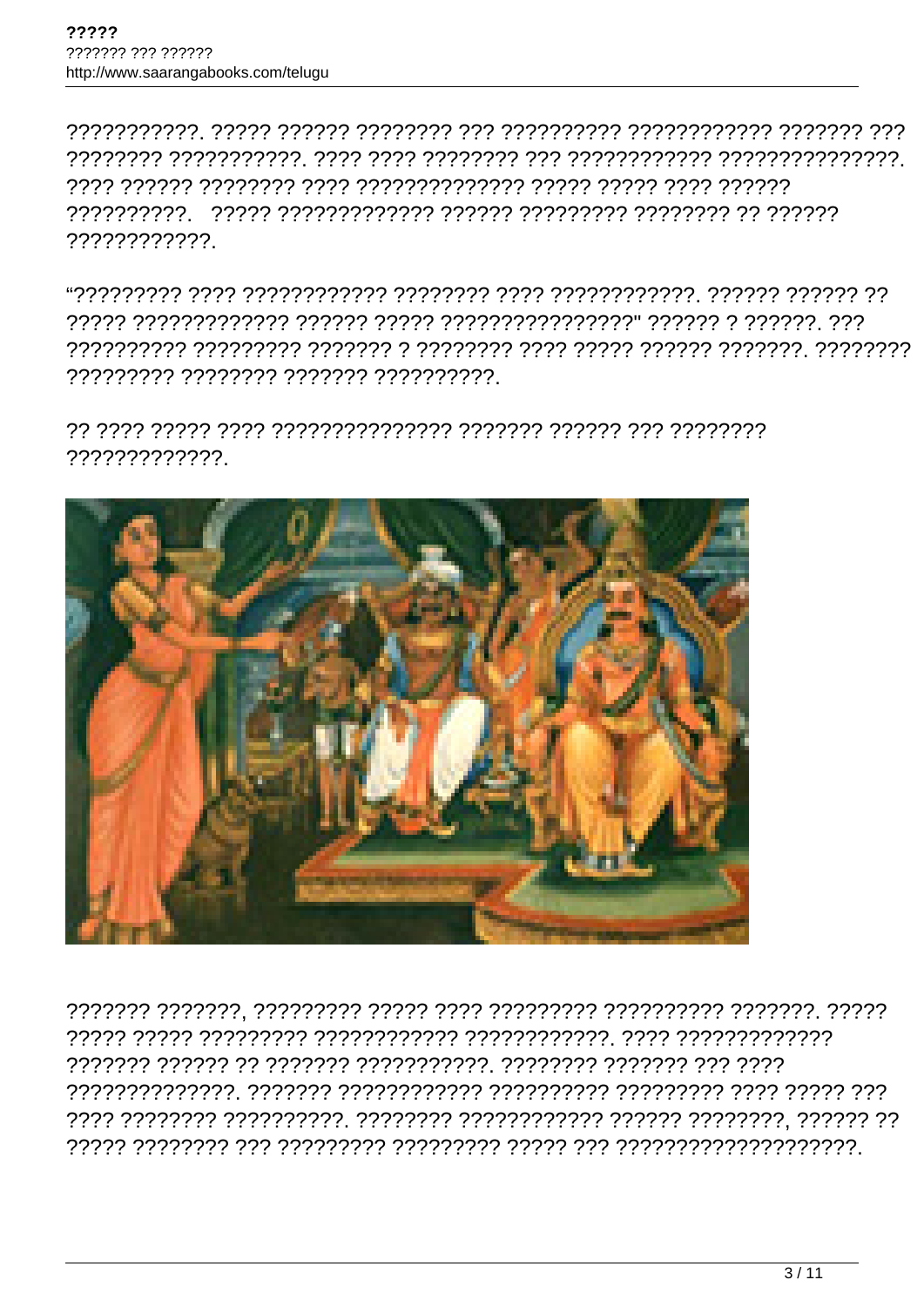?????????

ירריך ריכוך הרכון הרכון הרכון ירוכון הרכון הרכון הרכון הרכון הרכון הרכון הרכון ה 

??????????

 $\mathcal{S}$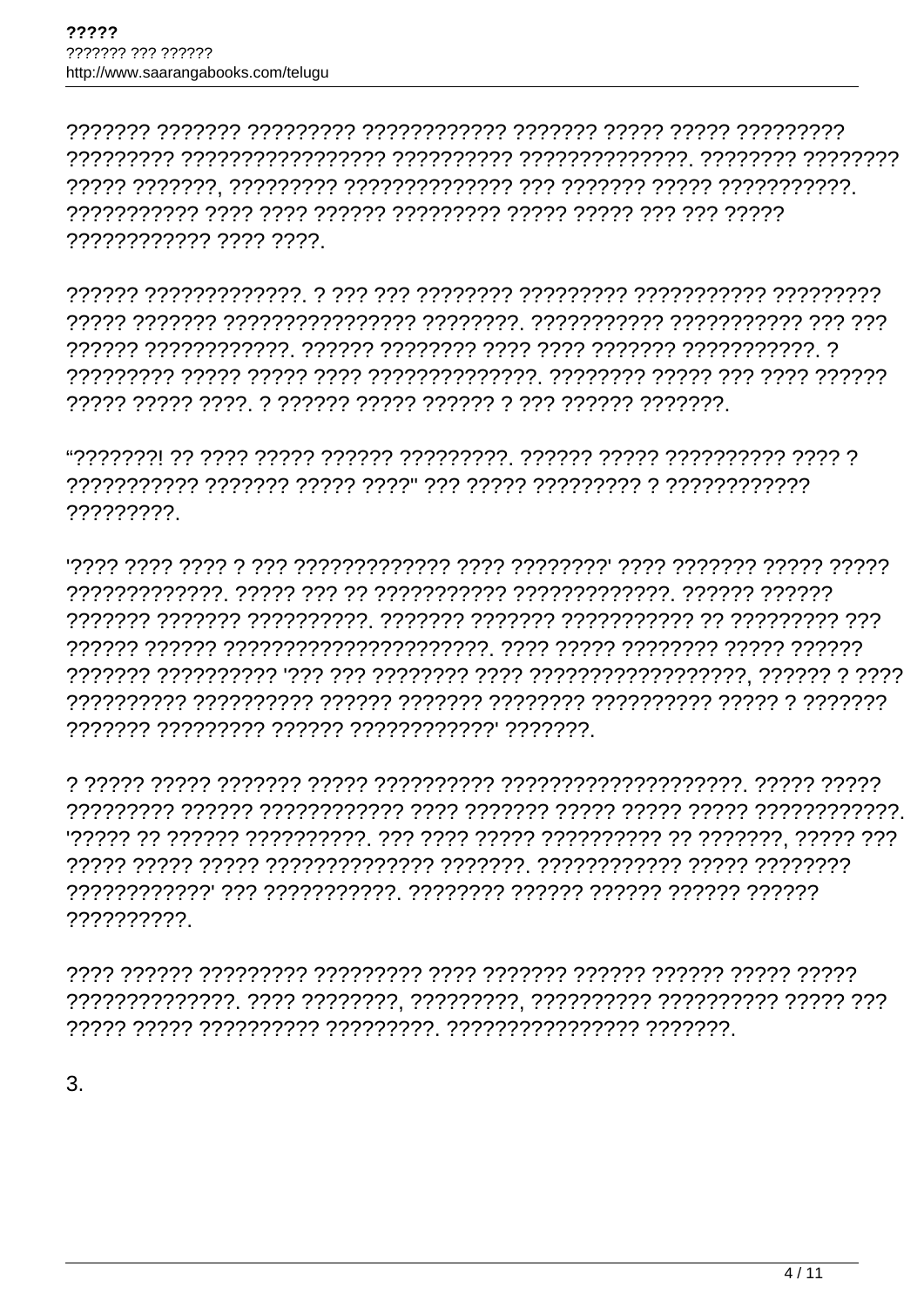??????. ??????? ????????? ????????.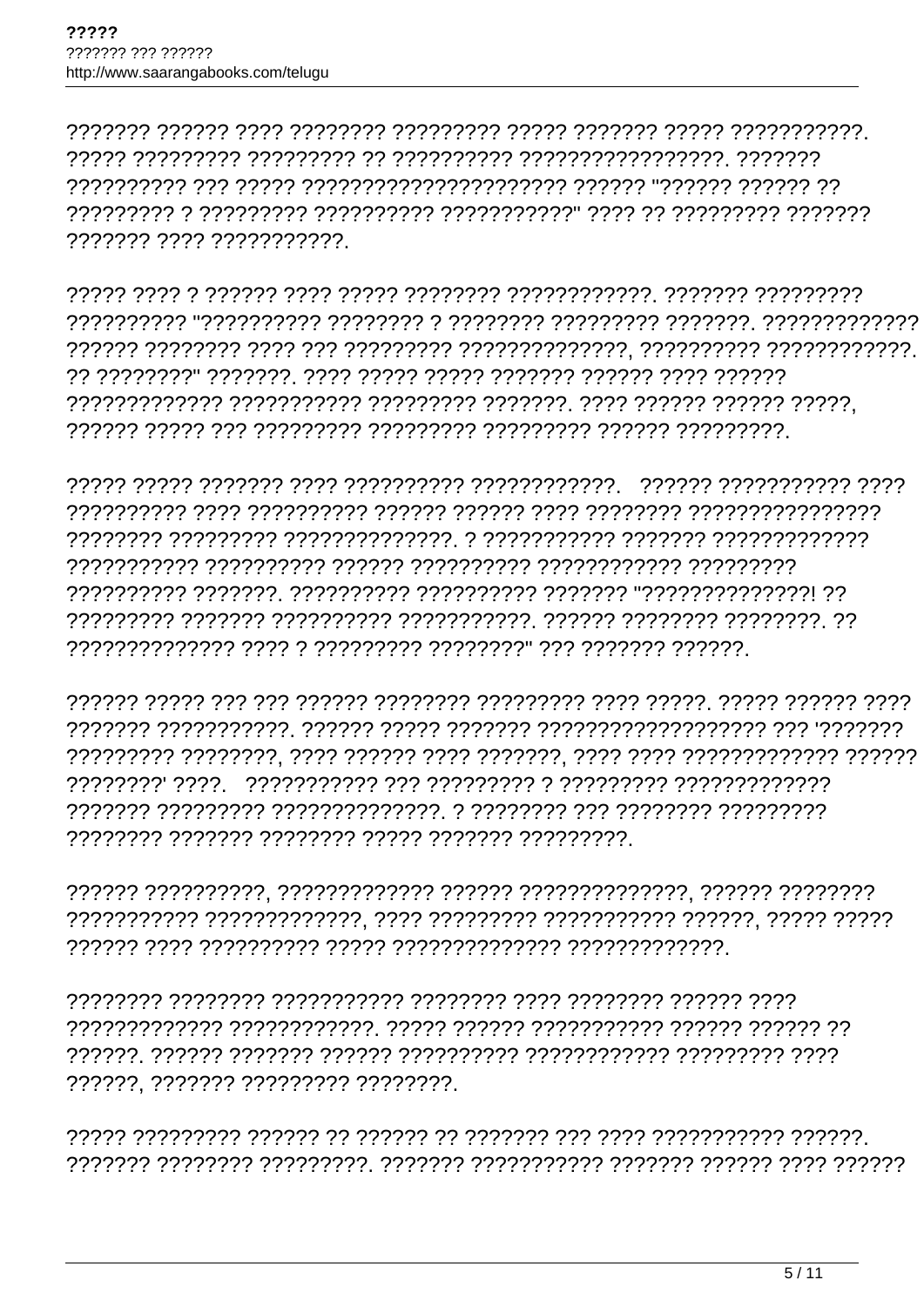?????? ??????? ???? ???!!?

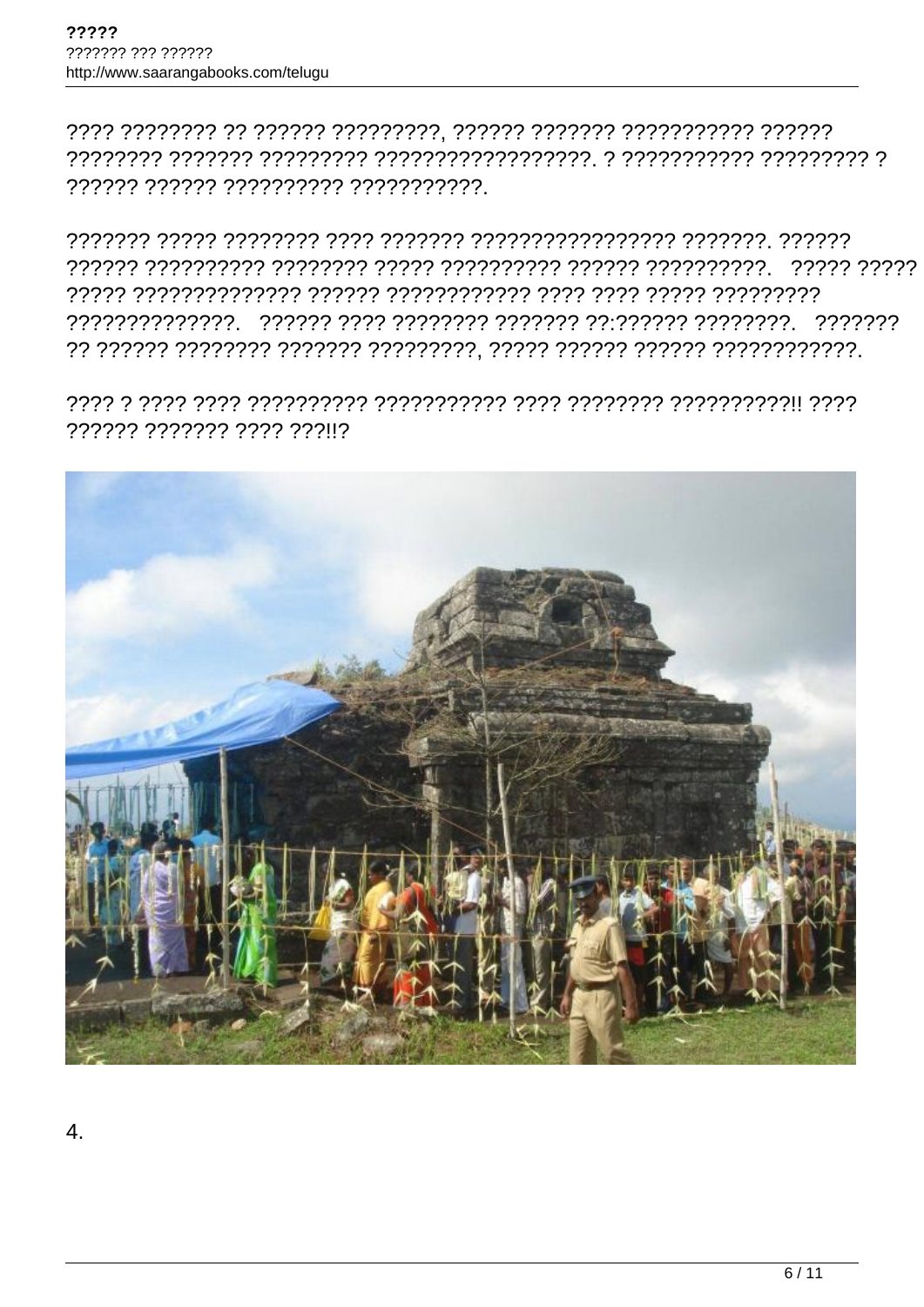????????????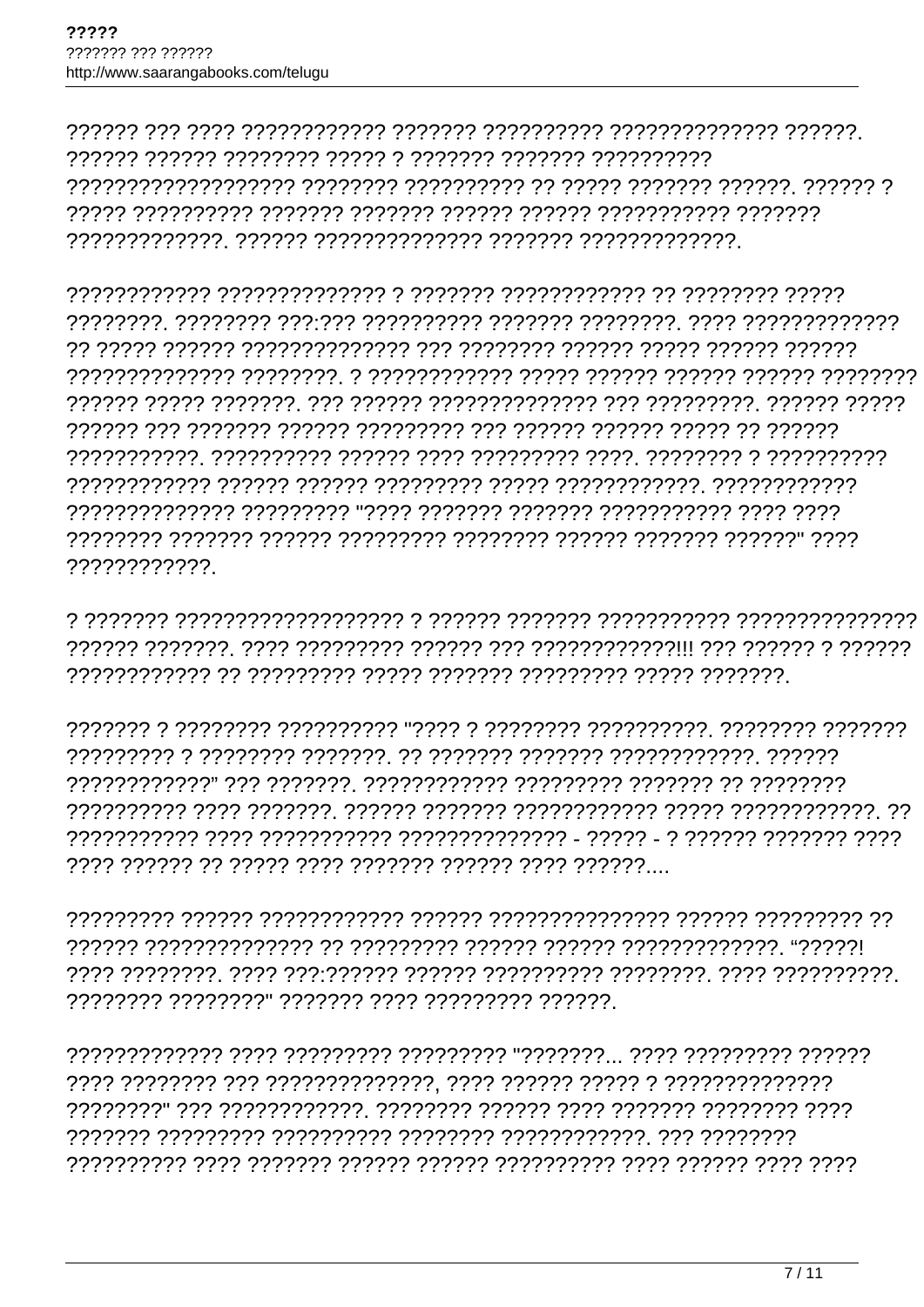ירויריוי וייניון וייניון וייניון וייניון ויוניון ויוניון ויוניון ויוניון ויוניון ויוניון ויוניון ויוניון ויוני 

5.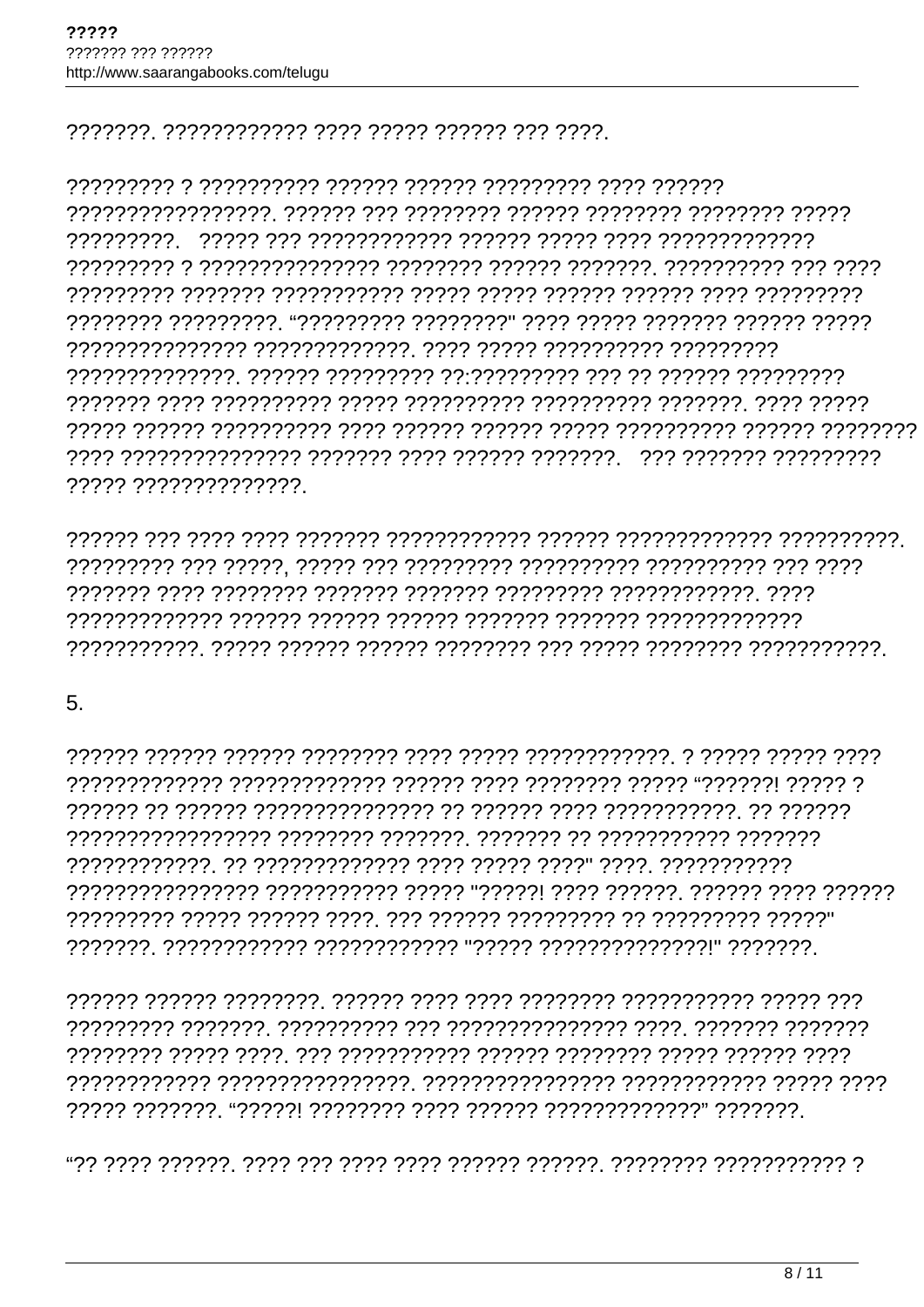יורי ויולי ויולי היו ויולי ויוליון ויוויוויוויוויון ויוויוויו ויוויון ויווי ויווי ויוויון 

.7297272727 32227222222272777 2222222 222324 123

<u>וְיִיְיָיָ</u> יִ" יְיִיְיִיְיִיְיִיְיִיְיִי יִיְיִיְיָיָ יִיְיִיְיִיְיִי יְיִיְיֹוֹ יִיְיָי יִיְיָ יִיְיִיְיָיִ יִ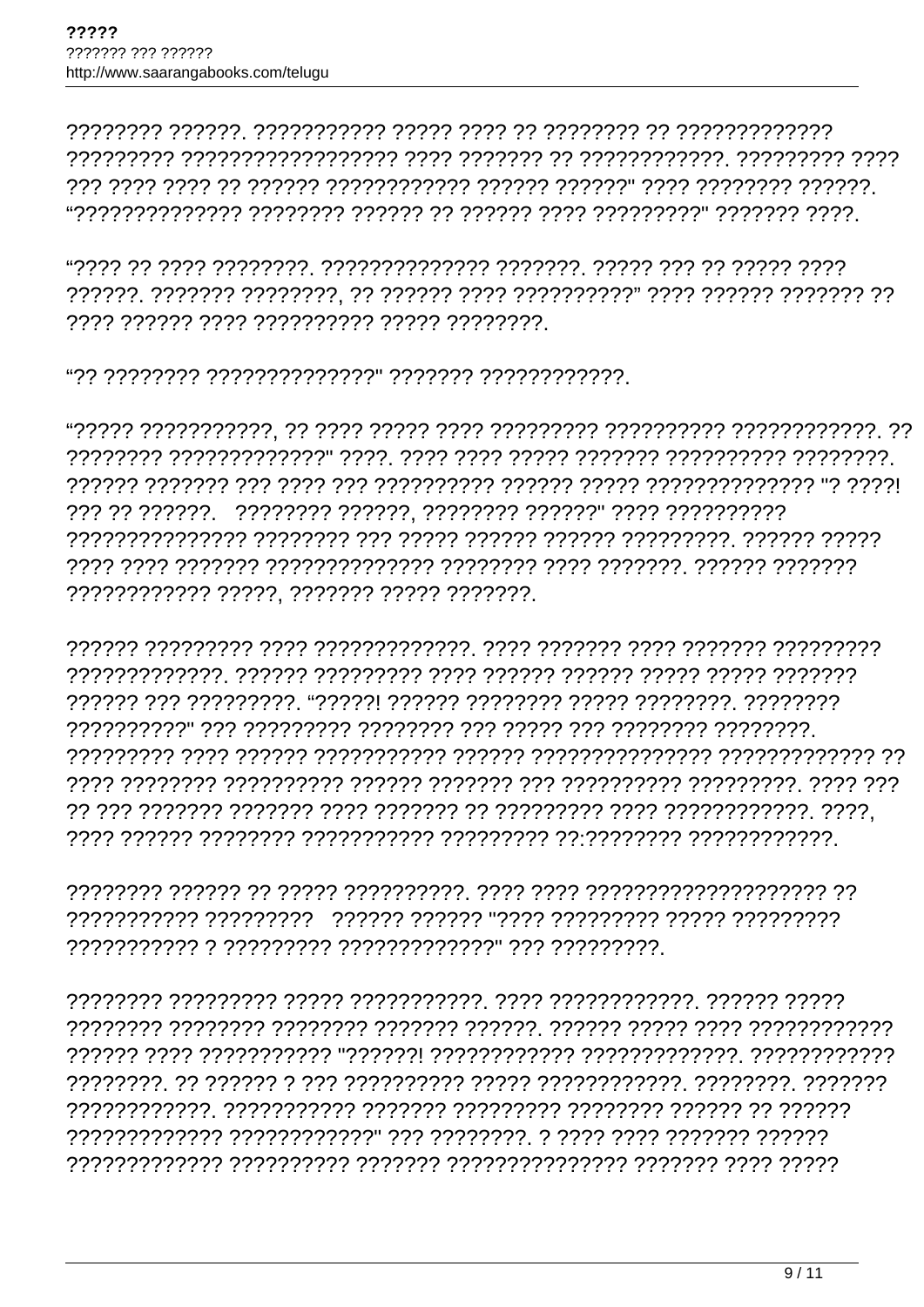777777777 7777777 77777 7777777

6.

7777 77777777 77777777 77777777.

 $-2222222$